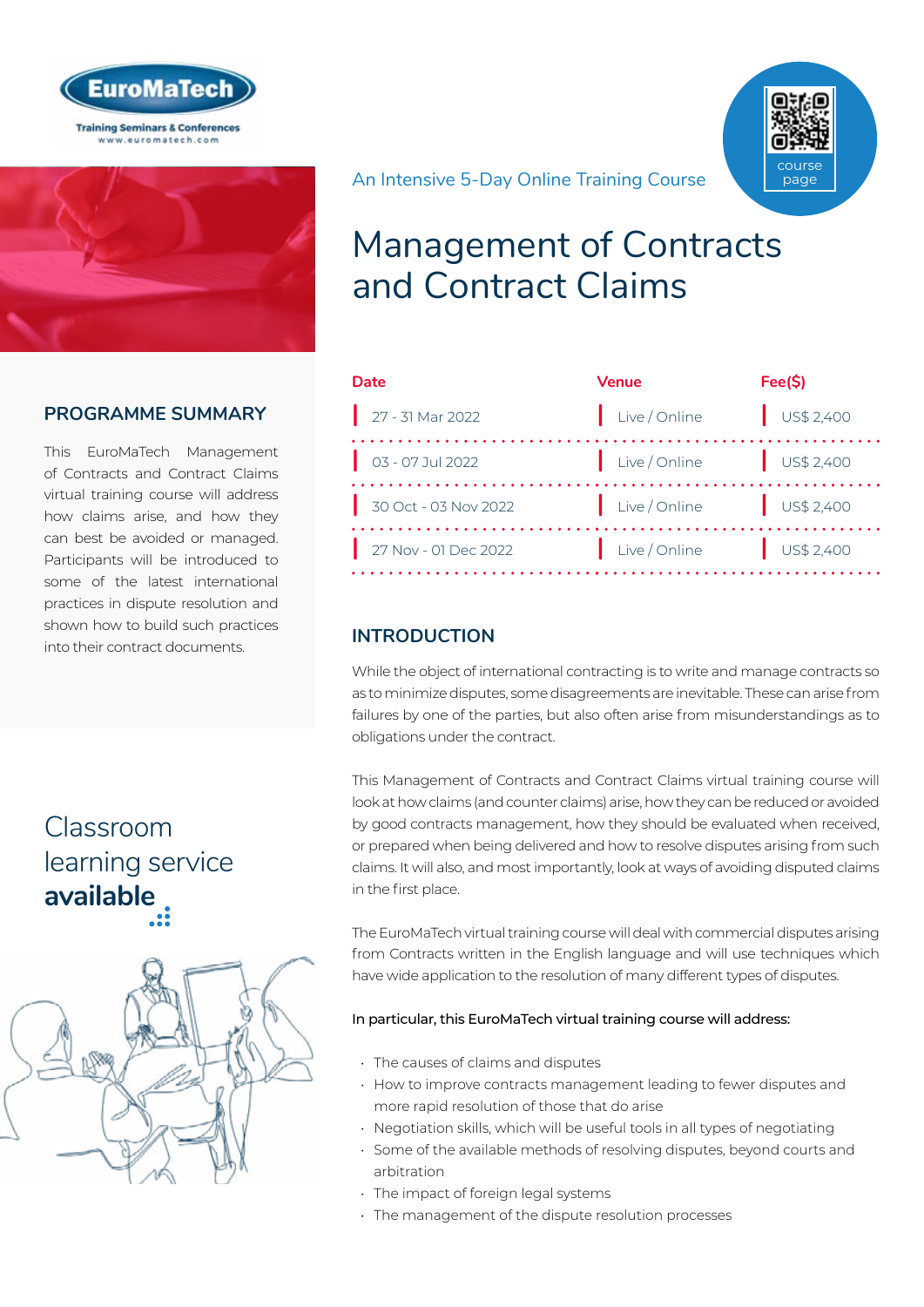#### **TRAINING METHODOLOGY**

This EuroMaTech virtual training course will involve a high level of interaction and delegate participation. The intention is that the trainer will explain issues using real examples, many from the trainer's personal experience, but will then involve the delegates in discussion, using the information provided. There will also be role play sessions on negotiating, where delegates will work as teams to seek to agree disputes in realistic scenarios.

Delegates are encouraged to bring real problem examples with them, for discussion on a confidential basis, and to share their experience of particular issues in their company or industry. Time will be allowed for general discussions and for one-toone discussion with the trainer.

#### **In-house Training**

EuroMaTech is capable of conducting this training programme exclusively for your delegates. Please e-mail us on inhouse@euromatech.ae for further information and/or to receive a comprehensive proposal.



+971 50 196 6003

**Email Address:** info@euromatech.ae

**Website:** www.euromatech.com

#### **WHO SHOULD ATTEND**

- Contracts Analysis
- Contract Engineers
- Cost / Planning Engineers
- Individuals involved in tendering /contracting functions
- Project Managers
- Contract Administrators
- Contracting Unit Supervisors
- Claims Managers and Business Audit Officers
- Contract Strategists
- General Managers involved in contract negotiation and disputes
- Commercial Managers
- Legal Department staff looking for new techniques and an international approach
- Anyone involved in the strategy and management of disputes

#### **PROGRAMME OBJECTIVES**

This Management of Contracts and Contract Claims virtual training course aims to enable participants to achieve the following objectives:

- Provide an understanding of how and why claims and counterclaims arise
- Explain the differences between claims and counterclaims
- Identify common causes of claims and disputes, and how to avoid them
- Discuss how to develop contracts management procedures to avoid disputes over claims and counterclaims, while resisting unjustified claims
- Enhance understanding of basic negotiation techniques to be used when resolving disputes
- Provide an understanding of some of the main methods of dispute resolution involving third parties
- Develop an understanding of Traditional and Alternative Dispute Resolution techniques, including different ways of resolving disputes without recourse to courts or arbitration
- Provide strategies and tactics for negotiating during disputes
- Explain how to use contract provisions to reduce the risk of claims and disputes

#### **QUALITY CERTIFICATIONS & ACCREDITATIONS**

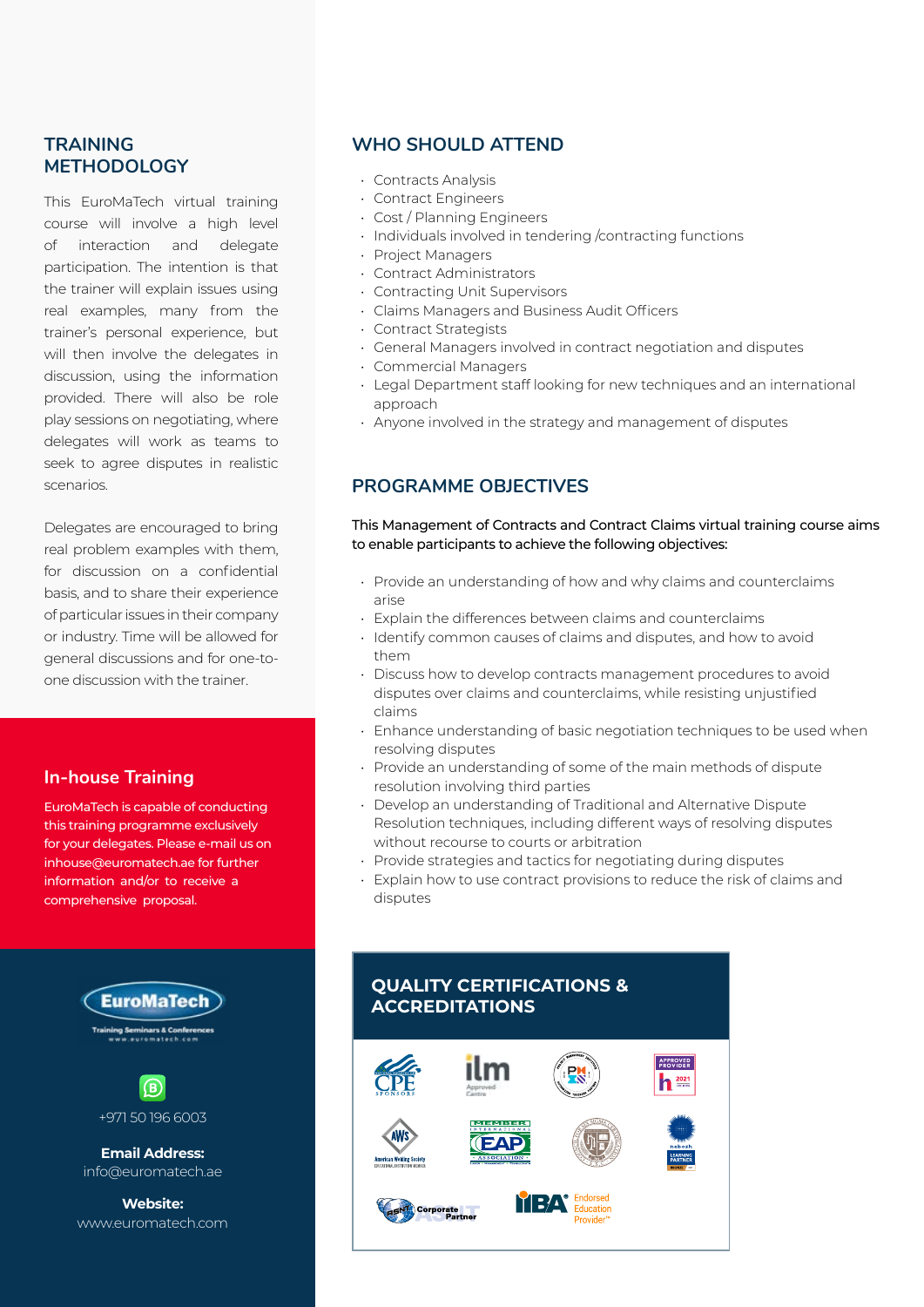# **COURSE OUTLINE**



#### **Day 1**

#### How Claims and Counter Claims Arise

- Causes of Typical Claims
	- » Poor Drafting of Requirements
	- » Lack of Clarity in Scope of Work / Services
	- » Misunderstanding of Legal or Technical Obligations
		- **By Client**
		- By Contractor / Supplier
	- » Deliberate "misunderstanding"
- Counter Claims how they differ from claims

» Rights of set-off

- Overview of main contractual provisions relevant to claims and counter claims
	- » Obligation to Perform Work
	- » Standards
	- » Programme
	- **Acceleration**
	- » Variations
	- » Extension of time
	- » Force Majeure

### **Day 2**

#### Types of Claims and Counter Claims

- Types of claims, in construction and other areas – and their distinctive features
- Re-measure disputes
- Variations disputes on valuation
- Variations disputes as to whether there is change
- Breaches of Contract
- Quality of Workmanship » Re-work
- Rejection of Goods
	- » Full rejection
	- » Partial rejection
- Liquidated Damages and Penalties
- Warranty Claims
- Special Issues with EPC / Turnkey Contracts
	- » Interface Problems are these always the Contractor's responsibility?
	- » Tracking change where client involvement is limited
	- » Special issues with documentation in EPC and turnkey contracts

### **Day 3**

#### Presenting and Evaluating Claims and Counter Claims

- Requirements for Claim Presentation
	- » Notices
	- » Timing, and Time Limits
		- Are time limits binding?
	- » Format
	- » Information
	- » Supporting documents
- Defining Features of Claims Evaluation and Management
	- » Recognising the causes of claims
	- » Warning signs of disputes
	- » Recording claims
	- » Reviewing claims
		- Requesting further information
		- Realistic appraisal
		- When to make admissions and denials
		- **Offers of settlement**
		- **Independent review**
	- » Cumulative effects
	- » Managing claims quickly and effectively to avoid disputes
	- » Managing claims and disputes
		- **Involving lawyers**
		- **Managing the legal** process
		- **Setting goals**
		- **Decision trees**
		- Controlling costs and including them in your thinking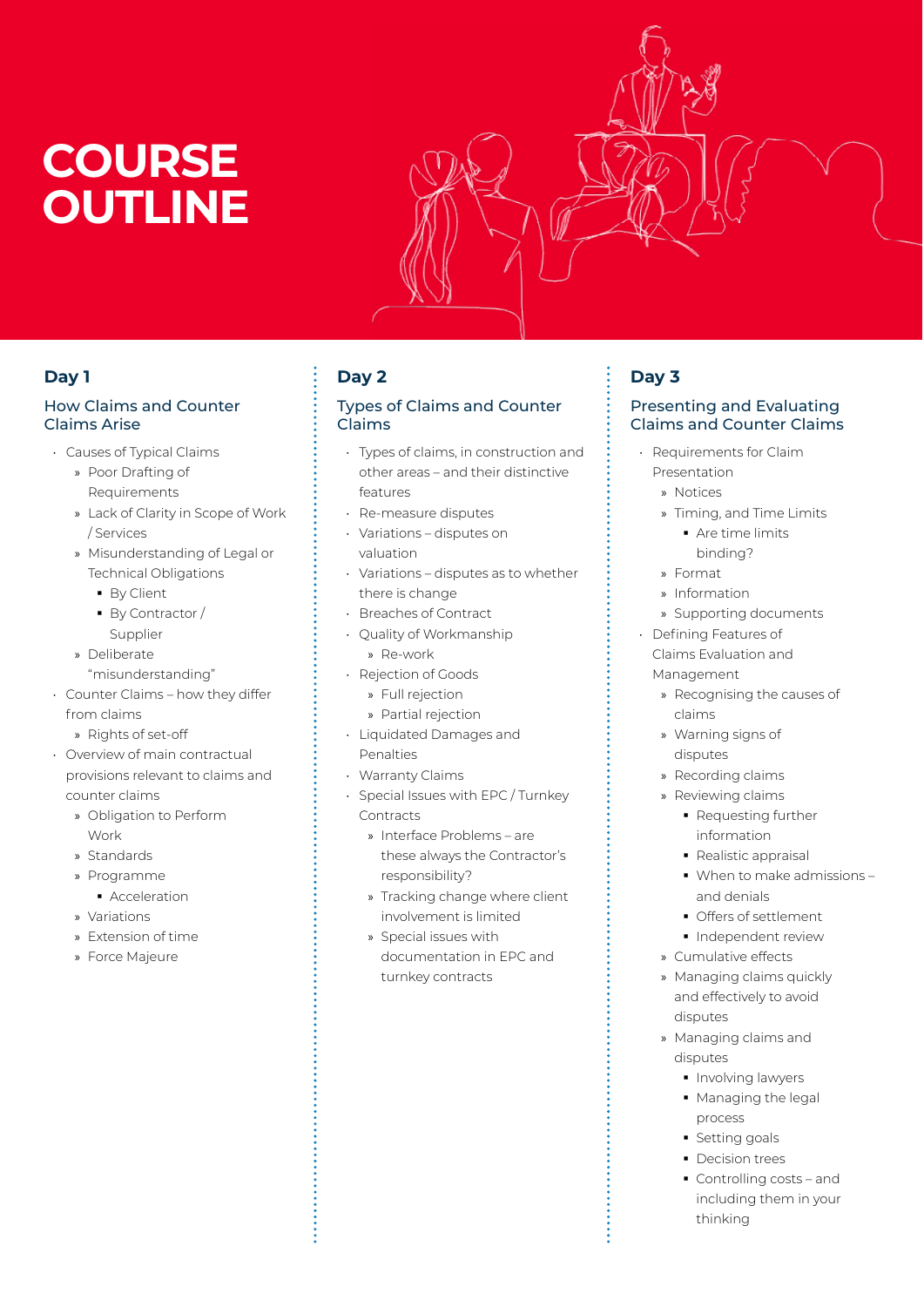# **COURSE OUTLINE**



#### **Day 4 Day 5**

- What is a dispute?
- Introduction to dispute resolution methods and techniques
	- » Stage negotiation setting up internal dispute resolution within the contract
	- » Measures of success win-win negotiation
		- Understanding what constitutes a "win" for you
		- What will be a "win" for the other party?
		- **Mirror negotiation / red teams**
	- » Negotiating "without prejudice"
	- » Making offers
	- » Compromise
	- » Bargaining
- Interest-based negotiations
	- » Moving away from rights-based thinking
	- » Making the cake bigger settling other issues
	- » Non-financial solutions
	- » Long-term business relationships
- Conflict and its Resolution
	- » Defusing conflict
		- » Personality clashes and how to avoid them
		- » Dealing with disputes as they arise not letting them fester
		- » Traditional dispute resolution
		- Litigation
			- Use of foreign courts
			- **Enforcement**
			- **Arbitration** 
				- **•** Domestic
				- **International**
				- **Single or Panel**
				- **Enforcement**
			- **Issues with evidence and production of** documents
- Differences between alternative dispute resolution methods
	- » Mediation
	- » Med / Arb and Arb / Med
	- » Adjudication
	- » Expert determination
	- » Early Neutral Evaluation
	- » Mini-Arbitration
	- » Dispute Review Boards
	- » Pendulum Arbitration

#### Dispute Resolution **Ethics and How to Avoid Disputes**

- Ethical Concerns
	- » Audit trails
	- » Avoiding the suspicion of unethical behaviour
	- » Problems with settlements based on interests, not rights
	- » Applying the same anti-corruption systems to claims as to tendering
- Avoidance is better than resolution
	- » Avoiding claims and counter claims
	- » Avoiding disputes
	- » Avoiding litigation and arbitration
- Practical Application of Techniques
	- » Opportunities to role play a few straightforward negotiation scenarios involving typical contractual claims, counter claims and disputes